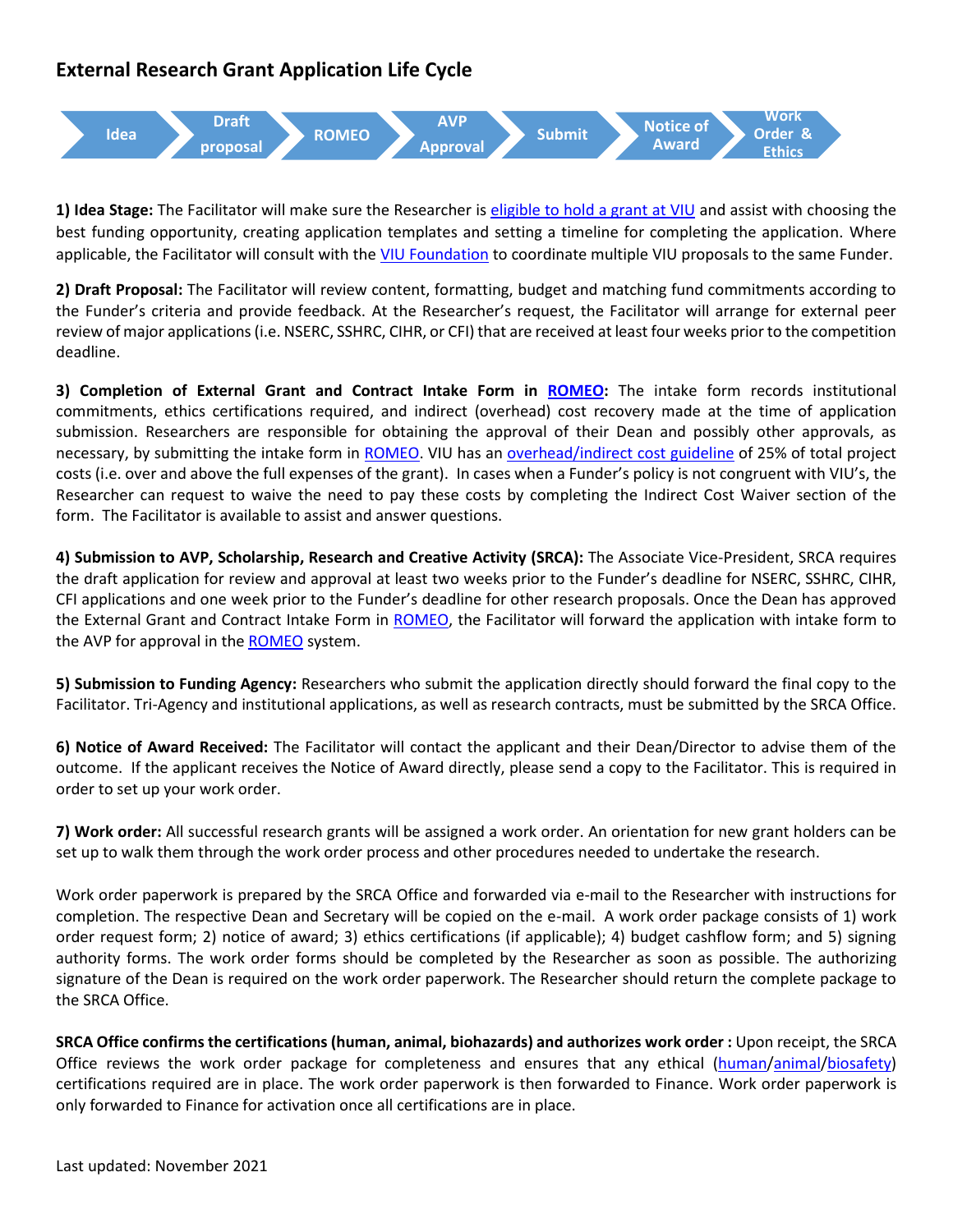**Finance** will activate the work order and funds will be available for the Researcher's use. SRCA Office staff will contact the Researcher to review the work order, signing authorities, guidelines for eligible expenditures, and ethics renewals.



**8) Fund Transfer Agreement:** In instances where VIU is receiving grant funds from a primary grant holder at another institution, or sending grant funds to another eligible organization, a fund transfer agreement may be required. The SRCA Office coordinates this process.

**9) Hiring Personnel:** Researchers need to follow VIU guidelines for hiring students and (if applicable) hiring within VIU's affiliations (ADMIN, CUPE, BCGEU, VIUFA). For detailed information on the hiring process for research-related activities and suggested pay ranges, see th[e Research](https://research.viu.ca/personnel) Personnel webpage.

To advertise VIU undergraduate and master's student positions, including Work-Op funded positions, Researchers should contact the [Student Employment Office](https://services.viu.ca/career-services/student-employment-campus-jobs) by emailing [StudentEmployment@viu.ca.](mailto:StudentEmployment@viu.ca) To access a broader pool of applicants or to recruit a doctoral student or postdoctoral fellow, forward the job duties, qualifications, and pay rate to [recruit@viu.ca.](mailto:recruit@viu.ca) A template will be created for the position to advertise it on the VIU [Employment Postings](https://www2.viu.ca/HumanResources/postings/) webpage. After selecting a candidate, the Researcher should review the [Research Employment Matrix](http://isapp.viu.ca/VIUWEB/commViewer/docshow.asp?doc_id=27609) to determine how to pay the employee/student and initiate payment or appointment. In most instances, Researchers will use the [Research](http://isapp.viu.ca/VIUWEB/commViewer/docshow.asp?doc_id=27610)  [Employment Payment Request Form](http://isapp.viu.ca/VIUWEB/commViewer/docshow.asp?doc_id=27610) to arrange for the appointment. For questions on research employment or awards, please contact the [Research Services Manager](https://research.viu.ca/contact-us) in the SRCA Office. An alternative to employing research personnel is engaging independent contractors. The SRCA [Contracts Facilitator](https://research.viu.ca/contact-us) can assist with developing a contract with an external service provider.

**10) Purchases:** It is the responsibility of the Lead Researcher (or delegate) to authorize **all** purchases, including purchase orders, expense claims, cheque requests, and Pcards. To check the eligibility of a purchase, follow the Tri-Agency Guide [on Financial Administration,](https://www.nserc-crsng.gc.ca/InterAgency-Interorganismes/TAFA-AFTO/index_eng.asp) even if the grant is not from SSHRC, NSERC or CIHR. Prior authorization from the Funder is required for significant deviations from the project objectives and budget. All expenses should be direct-charged to the project work order, not charged elsewhere and transferred in later. Tri-Agency funds may not be mixed with other funding (e.g. registration fees) in the same work order. Anyone can initiate a **Purchase Order** in FIS, but only signatories may authorize a purchase. Only Procurement Services can issue a Purchase Order. Supplier(s) should not begin work until a Purchase Order is issued. For questions, contac[t Procurement and Contract Services.](https://employees.viu.ca/procurement-contract-services)

**11) Reporting and Deliverables:** The SRCA Office tracks grant reporting requirements and other deliverables, and e-mails the Researcher automatic reminders when narrative reports/deliverables are due. Researchers must deliver a copy of each narrative report/deliverable to SRCA to be retained on file. **Finance** automatically prepares a financial report (Form 300) for Tri-Agency grants (NSERC, SSHRC, CIHR). The Researcher, with the assistance from Faculty personnel, is responsible for completing financial reports for all other grants. All invoices and financial reports are subject to review by **Finance** before submission to the Funder. Where applicable, the Researcher must keep the necessary information (e.g. timesheets) on file for a possible audit by the Funder.

**12) Fiscal Year End:** Before March 31, the SRCA Office consults the terms of the grant and advises Finance on year-end management of research-related work orders, including closure or deferment to the next fiscal year.

**13) Leaves, Terminations and Grant Transfers (incoming and outgoing):** VIU is obligated to inform the Funder of the Researcher's ongoing eligibility to hold the grant. The SRCA Office must be informed as soon as possible of a Researcher's intention to take a leave, change employment, or terminate a grant. Differing guidelines apply depending on the type of leave and funding agency. Where a Researcher wishes to transfer an active grant to VIU or to another eligible institution, the SRCA Office will work with the other institution and the Funder to effect a grant transfer.

**14) End Date Extension:** Most NSERC, SSHRC, and CIHR grants allow for an automatic one-year extension past the grant end date. To extend the end date of other grants, a request must be made. Ethical [\(human/](http://research.viu.ca/research-ethics-board)[animal](https://research.viu.ca/animal-care)[/biosafety\)](https://adm.viu.ca/health-and-safety/biosafety) certifications may need to be renewed. To extend a project end date, please contact the Facilitator.